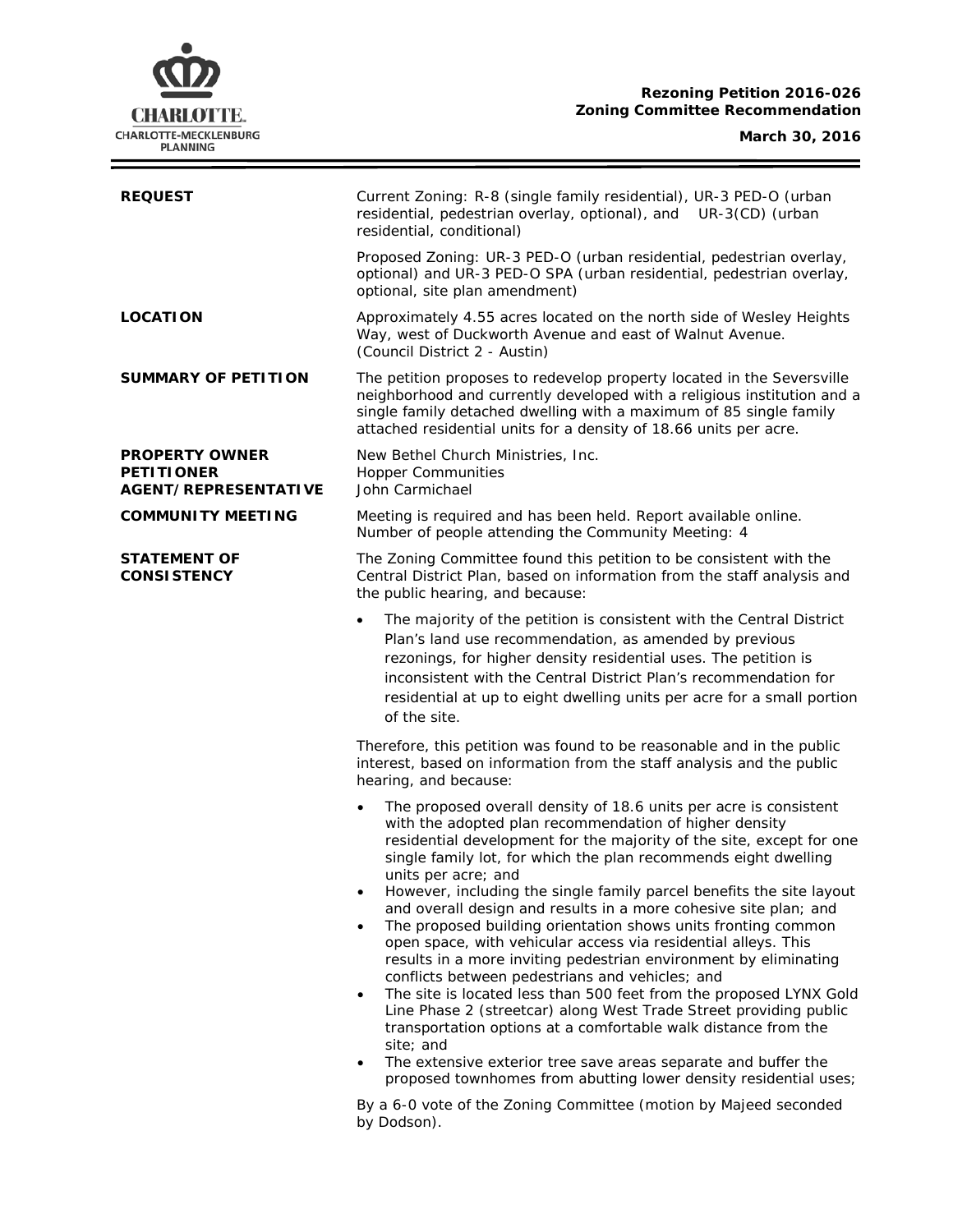| <b>ZONING COMMITTEE</b><br><b>ACTION</b> | The Zoning Committee voted 6-0 to recommend APPROVAL of this<br>petition with the following modifications:                                                                                                                                                                                                                                                                                                                                                                                                                                                                                                                                                                                                                                        |  |  |
|------------------------------------------|---------------------------------------------------------------------------------------------------------------------------------------------------------------------------------------------------------------------------------------------------------------------------------------------------------------------------------------------------------------------------------------------------------------------------------------------------------------------------------------------------------------------------------------------------------------------------------------------------------------------------------------------------------------------------------------------------------------------------------------------------|--|--|
|                                          | 1. The following changes were made to support the creation of a<br>pedestrian oriented environment were made:<br>a. Added note that width of some or all of the lots may be<br>increased from width as depicted on rezoning plan,<br>resulting in fewer units. In such an event, the width and<br>configuration of the 15-foot wide open space areas between<br>buildings may be reduced and modified, and such open<br>space areas may not be linear and unobstructed. A<br>pedestrian connection through the site from Duckworth<br>Avenue to Sumter Avenue will be provided<br>b. Connected internal sidewalks to tie into the sidewalk along<br>public streets.<br>c. Provided sidewalks to connect to Duckworth Avenue and<br>Sumter Avenue. |  |  |
|                                          | 2. Added a note stating pedestrian scale lighting and benches<br>shall be provided along primary pedestrian paths labeled on the                                                                                                                                                                                                                                                                                                                                                                                                                                                                                                                                                                                                                  |  |  |
|                                          | rezoning plan.<br>3. Provided typical front and side architectural elevations, and<br>additional notes to state the front and side elevations are<br>proposed as depicted on the conceptual architectural<br>renderings of these elevations. Noted that exterior building<br>materials for all other elevations of the single family attached<br>dwelling units will be composed of a combination of brick<br>veneer or similar masonry products and cementitious siding<br>(such as hardi-plank).                                                                                                                                                                                                                                                |  |  |
|                                          | 4. Provided architectural elevations that identify a stoop on front                                                                                                                                                                                                                                                                                                                                                                                                                                                                                                                                                                                                                                                                               |  |  |
|                                          | of each unit.<br>5. Added notes stating front entrances into the single family<br>attached dwelling units abutting Wesley Heights Way and<br>Duckworth Avenue shall be located above the average grade of<br>the sidewalks along Wesley Heights Way and Duckworth<br>Avenue, at an average of 24 inches above the average grade of<br>the sidewalk.                                                                                                                                                                                                                                                                                                                                                                                               |  |  |
|                                          | 6. Provided building elevations depicting roof treatment for<br>proposed units.                                                                                                                                                                                                                                                                                                                                                                                                                                                                                                                                                                                                                                                                   |  |  |
|                                          | 7. Provided building elevations that depict building design.<br>8. Added a note indicating that all solid waste and recycling<br>collection services will be provided by a private collection<br>service. Roll-out bins will be provided for each dwelling unit<br>and will be stored internally within each dwelling unit's footprint                                                                                                                                                                                                                                                                                                                                                                                                            |  |  |
|                                          | when not rolled out for collection.<br>9. Amended optional provision to allow maximum height of each                                                                                                                                                                                                                                                                                                                                                                                                                                                                                                                                                                                                                                              |  |  |
|                                          | building constructed to be 45 feet.<br>10. Added an optional provision to allow rooftop terraces on one or<br>more of the single family attached dwelling units to be                                                                                                                                                                                                                                                                                                                                                                                                                                                                                                                                                                             |  |  |
|                                          | constructed on the site at the option of the petitioner.<br>11. Added an architectural note stating vinyl, EIFS or Masonite may<br>not be used as an exterior building material on the single<br>family attached dwelling units, but vinyl may be used on                                                                                                                                                                                                                                                                                                                                                                                                                                                                                         |  |  |
|                                          | windows, soffits, trim and railings.<br>12. Added an architectural note stating that actual exterior colors<br>of the single family attached dwelling units may vary from the                                                                                                                                                                                                                                                                                                                                                                                                                                                                                                                                                                     |  |  |
|                                          | colors shown on the conceptual architectural renderings.<br>13. The added where shed roof/side terraces are located on the site<br>plan. At a minimum, corner units will be visible from the public                                                                                                                                                                                                                                                                                                                                                                                                                                                                                                                                               |  |  |
|                                          | streets and main pedestrian ways.<br>14. Staff has rescinded this request to label the zoning of abutting<br>properties and properties on the other side of Duckworth<br>Avenue and Wesley Heights Way as petitioner has provided this<br>information on the site plan.                                                                                                                                                                                                                                                                                                                                                                                                                                                                           |  |  |
|                                          |                                                                                                                                                                                                                                                                                                                                                                                                                                                                                                                                                                                                                                                                                                                                                   |  |  |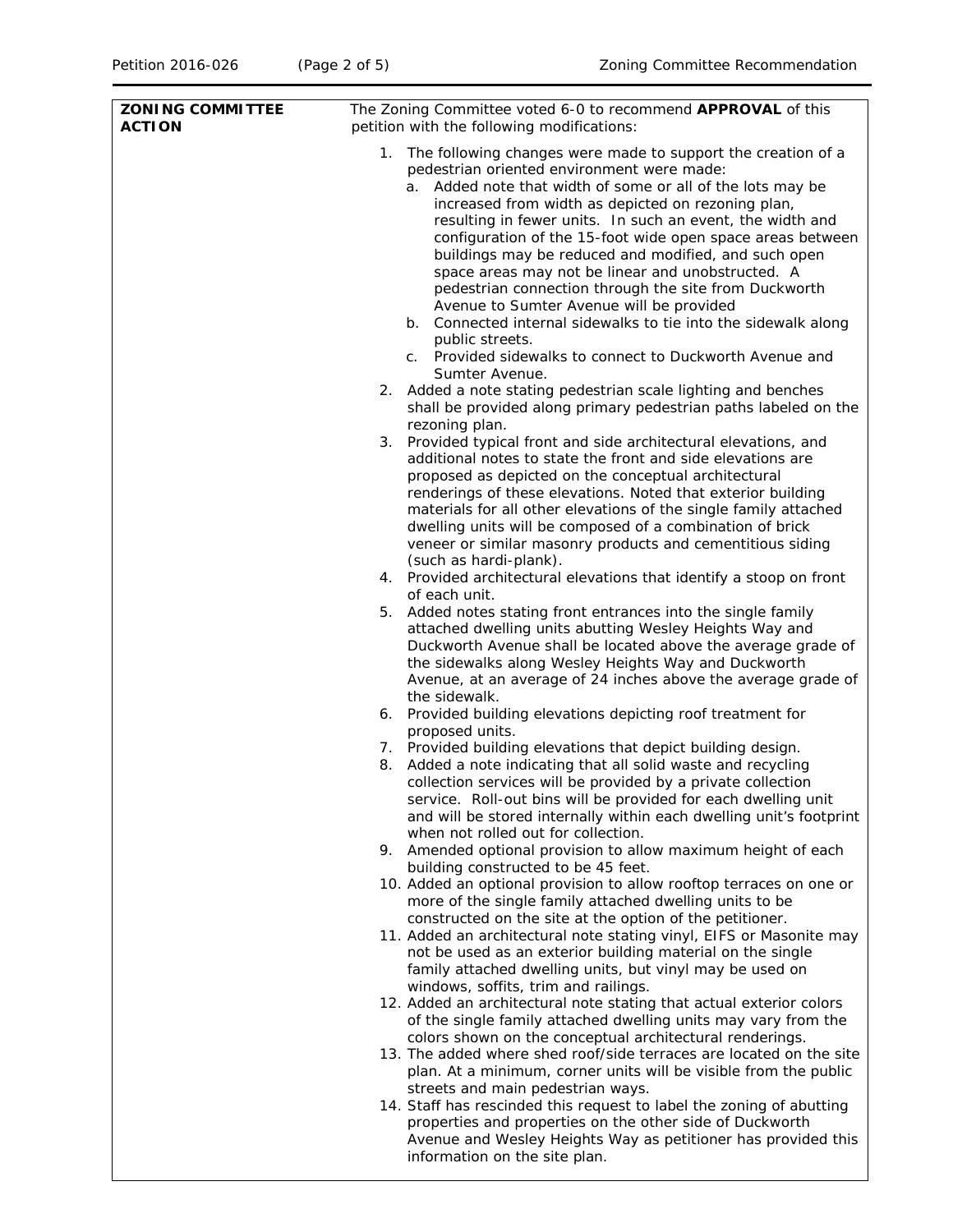| Petition 2016-026                            | (Page 3 of 5)                | Zoning Committee Recommendation                                                                                                                                                                                                                                                                                                                                                                                                                                                                                                                                                                                                 |  |
|----------------------------------------------|------------------------------|---------------------------------------------------------------------------------------------------------------------------------------------------------------------------------------------------------------------------------------------------------------------------------------------------------------------------------------------------------------------------------------------------------------------------------------------------------------------------------------------------------------------------------------------------------------------------------------------------------------------------------|--|
| <b>VOTE</b>                                  | Motion/Second:<br>Yeas:      | Eschert / Dodson<br>Dodson, Eschert, Lathrop, Majeed, Sullivan, and<br>Wiggins                                                                                                                                                                                                                                                                                                                                                                                                                                                                                                                                                  |  |
|                                              | Nays:<br>Absent:<br>Recused: | <b>None</b><br>Labovitz<br>None                                                                                                                                                                                                                                                                                                                                                                                                                                                                                                                                                                                                 |  |
| <b>ZONING COMMITTEE</b><br><b>DISCUSSION</b> |                              | Staff presented this item to the Committee, describing the proposal<br>and noting outstanding items that had been addressed. Staff<br>mentioned one outstanding item the petitioner is working to resolve<br>regarding tree save. Staff noted this request is consistent with the<br>Central District Plan. A Commissioner expressed concerns about the<br>original character of the neighborhood, and how this proposed<br>development affects those conditions. The Committee voted to<br>recommend approval contingent upon resolving the issue pertaining to<br>tree save. There was no further discussion of this request. |  |
| <b>STAFF OPINION</b>                         |                              | Staff agrees with the recommendation of the Zoning Committee.                                                                                                                                                                                                                                                                                                                                                                                                                                                                                                                                                                   |  |

### **FINAL STAFF ANALYSIS (Pre-Hearing Analysis online at [www.rezoning.org\)](http://www.rezoning.org/)**

### **PLANNING STAFF REVIEW**

#### • **Proposed Request Details**

- The site plan accompanying this petition contains the following provisions:
- Allows 85 new single family attached dwelling units at a density of 18.66 units per acre.
- Requires units to front Duckworth Avenue or Wesley Heights Way, or on common open space and/or tree save areas, with landscaped areas proposed along the end of buildings.
- Requests the following optional provisions:
	- Permit the maximum height of the single family attached dwelling units to be 45 feet.
	- Allow the pedestrian connection from the site to Sumter Avenue to be gated at the option of petitioner.
	- Allow rooftop terraces on one or more of the single family attached dwelling units to be constructed on the site at the option of the petitioner.
- Notes that width of some or all of the lots may be increased from width as depicted on rezoning plan, resulting in fewer units. In such an event, the width and configuration of the 15-foot wide open space areas between buildings may be reduced and modified, and such open space areas may not be linear and unobstructed. A pedestrian connection through the site from Duckworth Avenue to Sumter Avenue will be provided.
- Provides two points of ingress/egress onto Duckworth Avenue.
- Proposes Duckworth Avenue to be improved to meet local residential wide street standards, including provision of on-street parking spaces.
- Provides internal vehicular and pedestrian access/connectivity via a series of residential alleys and pedestrian walkways, with visitor parking.
- Connects internal pedestrian walkways to proposed sidewalks along Duckworth Avenue, Wesley Heights Way, as well as Sumter Avenue.
- Provides typical front and side architectural elevations, and additional notes to state the front and side elevations are proposed as depicted on the conceptual architectural renderings of these elevations. Noted that exterior building materials for all other elevations of the single family attached dwelling units will be composed of a combination of brick veneer or similar masonry products and cementitious siding (such as hardi-plank).
- Provides an architectural note stating vinyl, EIFS or Masonite may not be used as an exterior building material on the single family attached dwelling units, but vinyl may be used on windows, soffits, trim and railings.
- Provides an architectural note stating that actual exterior colors of the single family attached dwelling units may vary from the colors shown on the conceptual architectural renderings.
- Commits that front entrances into the single family attached dwelling units abutting Wesley Heights Way and Duckworth Avenue will be located above the average grade of the sidewalks along Wesley Heights Way and Duckworth Avenue, at an average of 24 inches above the average grade of the sidewalk.
- Provides a ten-foot vegetated buffer along all property lines abutting properties with residential zoning and/or use.
- Identifies tree save areas and open space.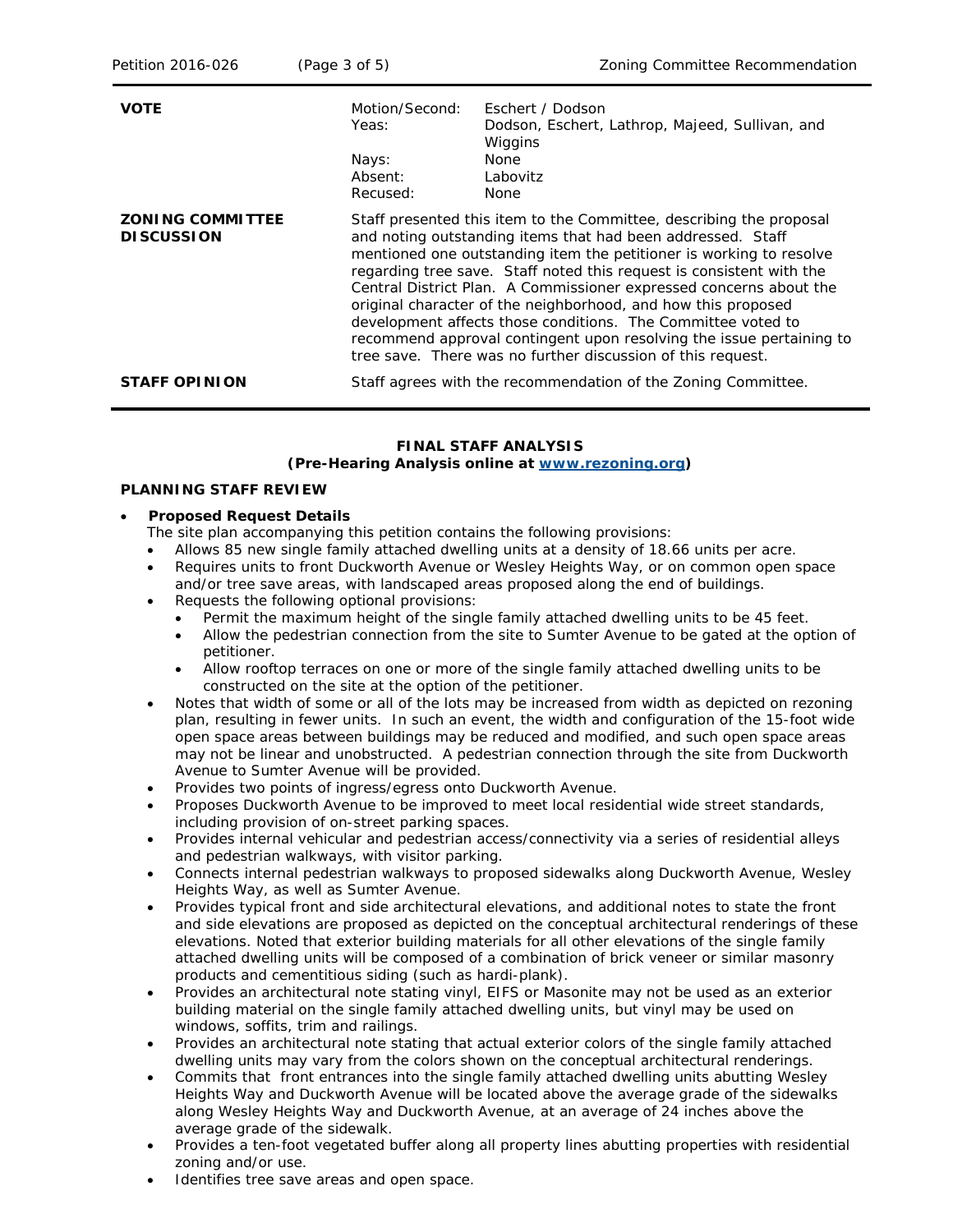- Proposes pedestrian scale lighting and benches shall be provided along primary pedestrian paths labeled on the rezoning plan.
- Notes that all solid waste and recycling collection services will be provided by a private collection service. Roll-out bins will be provided for each dwelling unit and will be stored internally within each dwelling unit's footprint when not rolled out for collection.

# • **Public Plans and Policies**

- The *Central District Plan* (1993), as amended by rezoning petition 2007-104 and petition 2011-025, recommends residential greater than 22 units per acre for the majority of the site. The remaining portion of the site is recommended for residential development at up to eight units per acre.
- The petition supports the *General Development Policies-Environment* by redeveloping an existing site in a developed area, thereby minimizing further environmental impacts while accommodating growth.

# • **TRANSPORTATION CONSIDERATIONS**

- This petition will not significantly increase the amount of traffic that can be generated on the site. The primary transportation goals for this site are to improve walkability by implementing streetscape improvements around the site. The petition provides these improvements, including on-street parking, wide sidewalks and planting strips.
- **Vehicle Trip Generation:** Current Zoning: 280 trips per day (based on 40 age restricted residential units). Proposed Zoning: 560 trips per day (based on 85 townhomes).

### **DEPARTMENT COMMENTS** (see full department reports online)

- **Charlotte Area Transit System:** No issues.
- **Charlotte Department of Neighborhood & Business Services:** No issues.
- **Charlotte Fire Department:** No comments received.
- **Charlotte-Mecklenburg Schools:** The development allowed under the existing zoning would generate 63 students, while the development allowed under the proposed zoning will produce seven students. Therefore, the net increase in the number of students generated from existing zoning to proposed zoning is zero students. The proposed development is not projected to increase the school utilization (without mobile classroom units) for Bruns Pre K-8 (129%) or West Charlotte High  $(94\%)$ .
- **Charlotte-Mecklenburg Storm Water Services:** No issues.
- **Charlotte Water:** No issues.
- **Engineering and Property Management:** See Outstanding Issues, Note 1.
- **Mecklenburg County Land Use and Environmental Services Agency:** No comments received.
- **Mecklenburg County Parks and Recreation Department:** No issues.

# **OUTSTANDING ISSUES**

#### **Environment**

1. A note should be added to the site plan that a portion of the property is located in the Wedge, and on-site tree save for that portion must be a minimum of 30 feet in width, with no buildings within 10 feet of the tree save area.

#### **Attachments Online at [www.rezoning.org](http://www.rezoning.org/)**

- **Application**
- Pre-Hearing Staff Analysis
- Locator Map
- Site Plan
- Community Meeting Report
- Department Comments
	- Charlotte Area Transit System Review
	- Charlotte Department of Neighborhood & Business Services Review